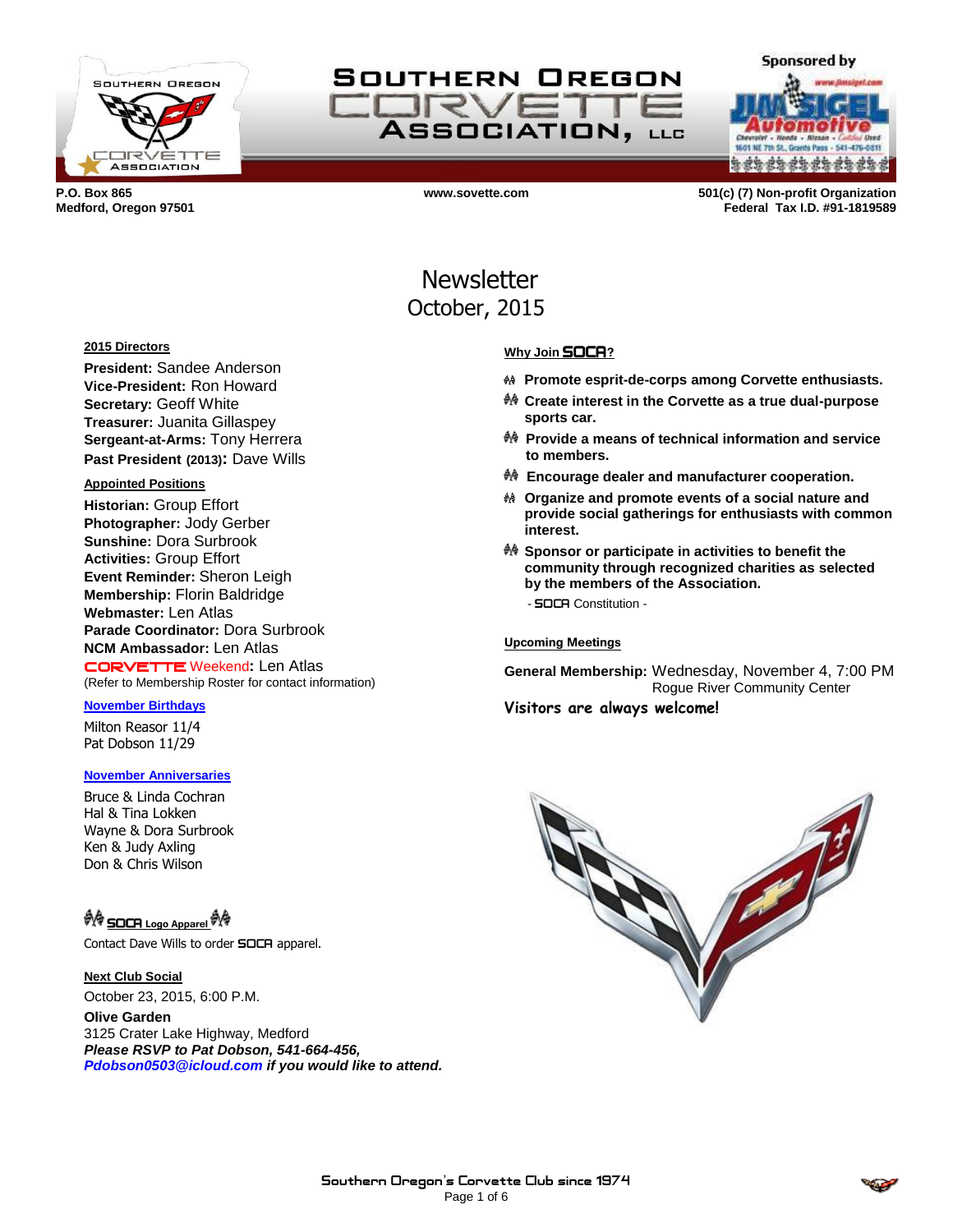# Events & Activities

**October 24** – SOCA Social, 6:00 P.M. Olive Garden, Medford.

**November 4** – SOCA General Membership Meeting, 7:00 P.M., Rogue River Community Center, Rogue River.

**November 7** – Chili Feed/Potluck, 6:00 -8:00 P.M., Greenbrier Mobile Estates, Central Point. Details in meeting minutes.

**November 21** – Due to the holiday there will be no November social.

**December 2** – SOCA General Membership Meeting, 7:00 P.M., Rogue River Community Center, Rogue River.

**December 12** – SOCA Christmas Party, Mac's Diner, Shady Cove. Details to be determined.

For additional events, information and links, go to the S.O.C.A. website Events Page

<http://www.sovette.com/default.asp?pg=activities>

$$
\mathcal{L}(\mathcal{P})
$$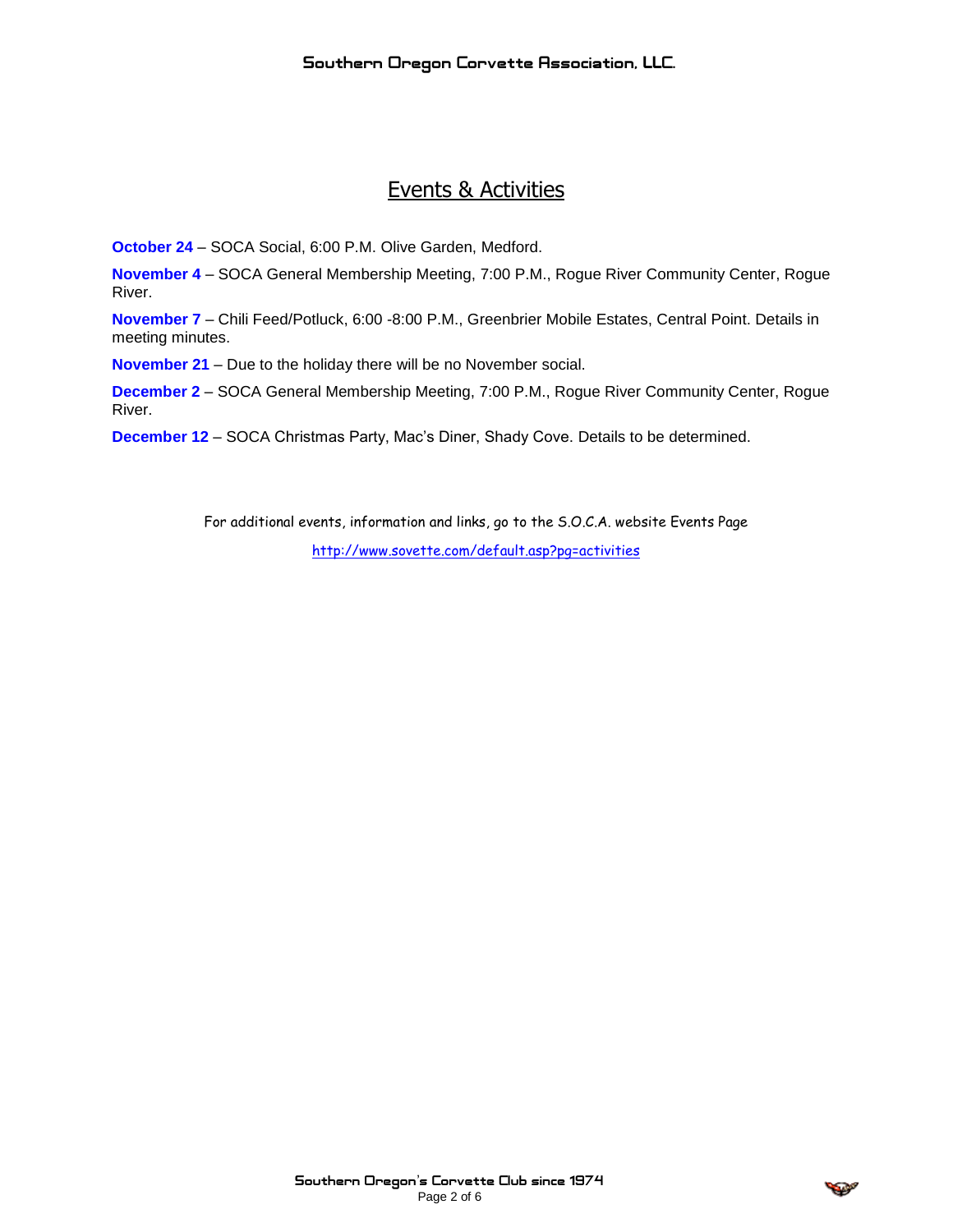

## **Corvette History & Trivia C4 -Roger's Corvette Center**

C4 ... The "new generation" Corvettes... [1983](http://www.rogerscorvette.com/specs/83.htm) - [1996](http://www.rogerscorvette.com/specs/96.htm)



While never offered to the public, a total of 43 - 1983 model Corvettes were built. There were so many quality problems with them it was decided to halt production until they could be corrected. By the time the problems were corrected, it was so late into the model year that the car was brought

out as a 1984 model and was run for a year and a half. The only verifiable 1983 Corvette still known to exist is on display in the National Corvette Museum in Bowling Green, KY.

- **•** The 1984 Corvette had the steepest windshield rake angle of any previous American production automobile at 64 degrees.
- A single transverse plastic front and rear spring first made its appearance on the 1984 Corvette.
- The L98 engine made its debut in 1985 offering a horsepower increase from 205 to 230 plus a gain in fuel economy due in part to new Bosch fuel injection with tuned runners.
- With the CB craze dwindling, the last year a CB radio was offered as a Corvette option was 1985. Only 16 Corvettes were so equipped.
- All 1986 convertibles were Indianapolis Pace Car replicas and came with a pace car decal package (to be installed at the buyer's option), but none had special paint or options. The actual Indy Pace Car used at the 1986 race was yellow in color.
- Twenty 1986 Corvettes were sent to Lotus in England to be converted into LT5 powered prototypes for the ZR1 project.
- In 1986, Corvette offered the "Malcolm Konner Commemorative Edition" with two transmissions. A manual 4-speed and an automatic. Only 20 4-speed manual transmissions were installed at the factory.
- In 1987 you could buy a Corvette without an engine installed by the factory.
- RPO B2K made its first appearance on the option list in 1987, affording the opportunity for 184 lucky buyers to place orders for a Callaway Twin-Turbo Corvette through participating Chevrolet dealers at \$19,995 each (plus \$20,007 for the Coupe base price).
- A total of 16 exterior colors were available for both 1982 and 1987 Corvettes, the highest number of exterior color choices offered in Corvette history.
- **To mark its 35th anniversary, a 1988 special anniversary edition was available with white** paint, wheels, leather interior and special emblems. All 2,050 35th Anniversary Editions were built as coupes.
- A total of 56 street-legal but race prepared 1988 Corvettes were built for the SCCA Corvette Challenge Series.
- In 1988, Corvette started using a unidirectional 17" wheel.
- Approximately 80 ZR-1 cars were built in 1989, but none were sold to the public. The last of these ZR1s were shipped out of the factory on Dec. 22, 1988
- **The FX3 adjustable suspension option, permitting shock valving changes via a rotary dial** mounted on the interior console between the seats, was first introduced in 1989.
- **The long awaited, high performance ZR-1 option package was finally publicly available in** 1990. It included special rear body panels and an all-aluminum small block designated the LT5, producing 375 hp.